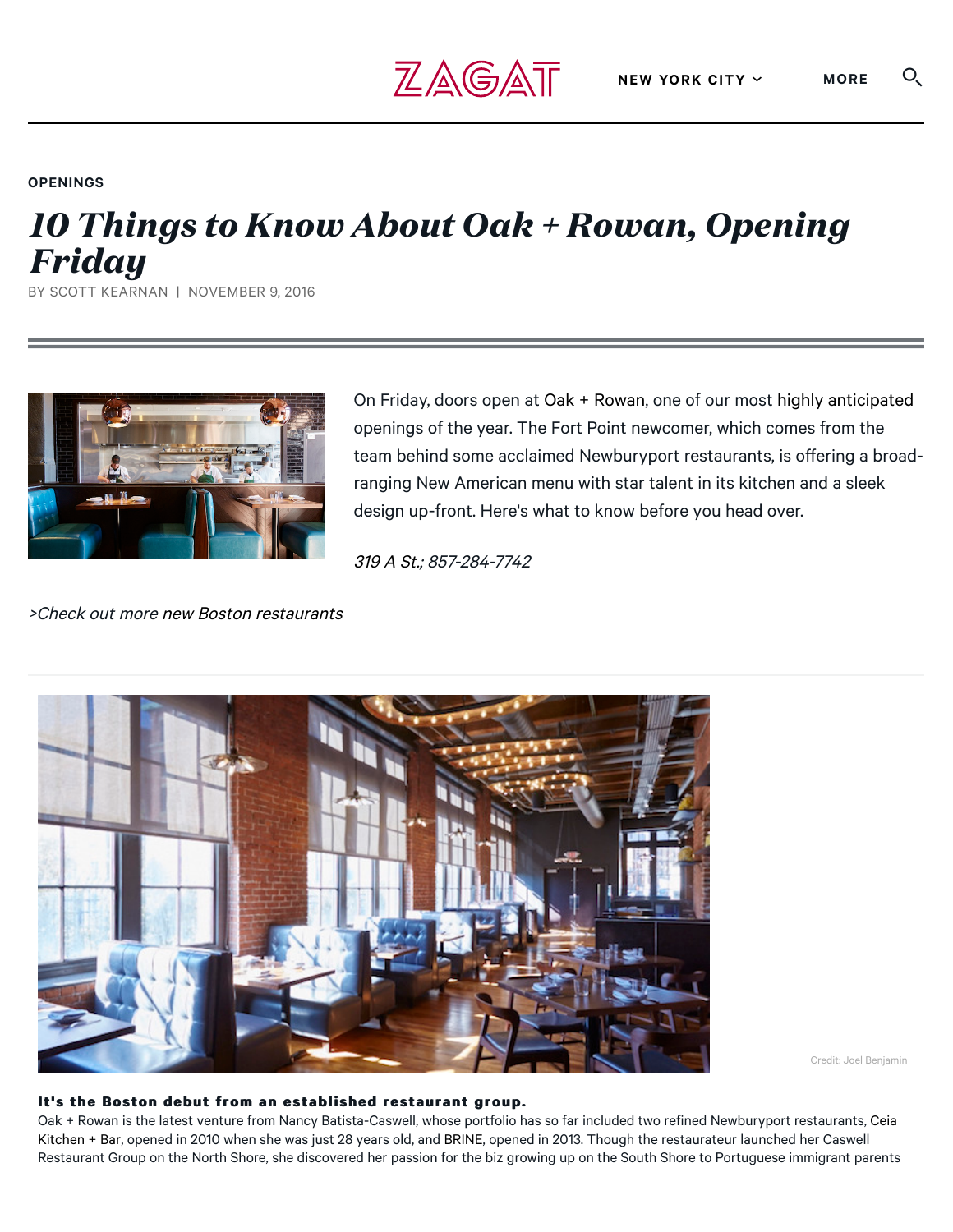who worked in local factories; her mother worked a second jobs in restaurants, and her father wound up taking on a role with a Portuguese wine importer. "I basically grew up in restaurants, sleeping or standing around the kitchen while my mother would work," said Batista-Caswell, who studied culinary management at Johnson & Wales University and cut her teeth under local restaurateur Chris Schlesinger (who launched the now-late East Coast Grill) and the BiNA Hospitality (the group behind [jm Curley,](http://www.zagat.com/r/jm-curley-boston) among others). "A lot of my family was built around feasting. Dining out wasn't something my parents took lightly," said Batista-Caswell.

Ceia and BRINE have both become destination restaurants that lure city slickers to the suburbs, but Batista-Caswell has been eager to set up shop in Boston and bring a "cozy and thoughtful neighborhood restaurant" to the fast-growing Fort Point/Seaport part of town, where many new openings have veered more toward mass-market chains.



Credit: Joel Benjamin

#### **The look fits the nam**e.

You won't find many oak or rowan trees in an urban area like Fort Point, but Batista-Caswell says she chose the name to signify that her restaurant group was putting down roots in a new city. The design followed. "The space, while lofty and open, also maintains a cozy, safe feeling, which conjures up the idea of being in a tree house as a kid," said Batista-Caswell. She worked with Sousa Design, the same team behind restaurants like Alden & Harlow and Blue Dragon, to transform a 5,000-sq.ft. space on the ground floor of a luxury residential building into a rustic-chic dining room covered in wood, brick and sky-blue banquettes. Large windows let light stream in to the high-ceilinged space, and rollup garage doors will augment the space's airy qualities.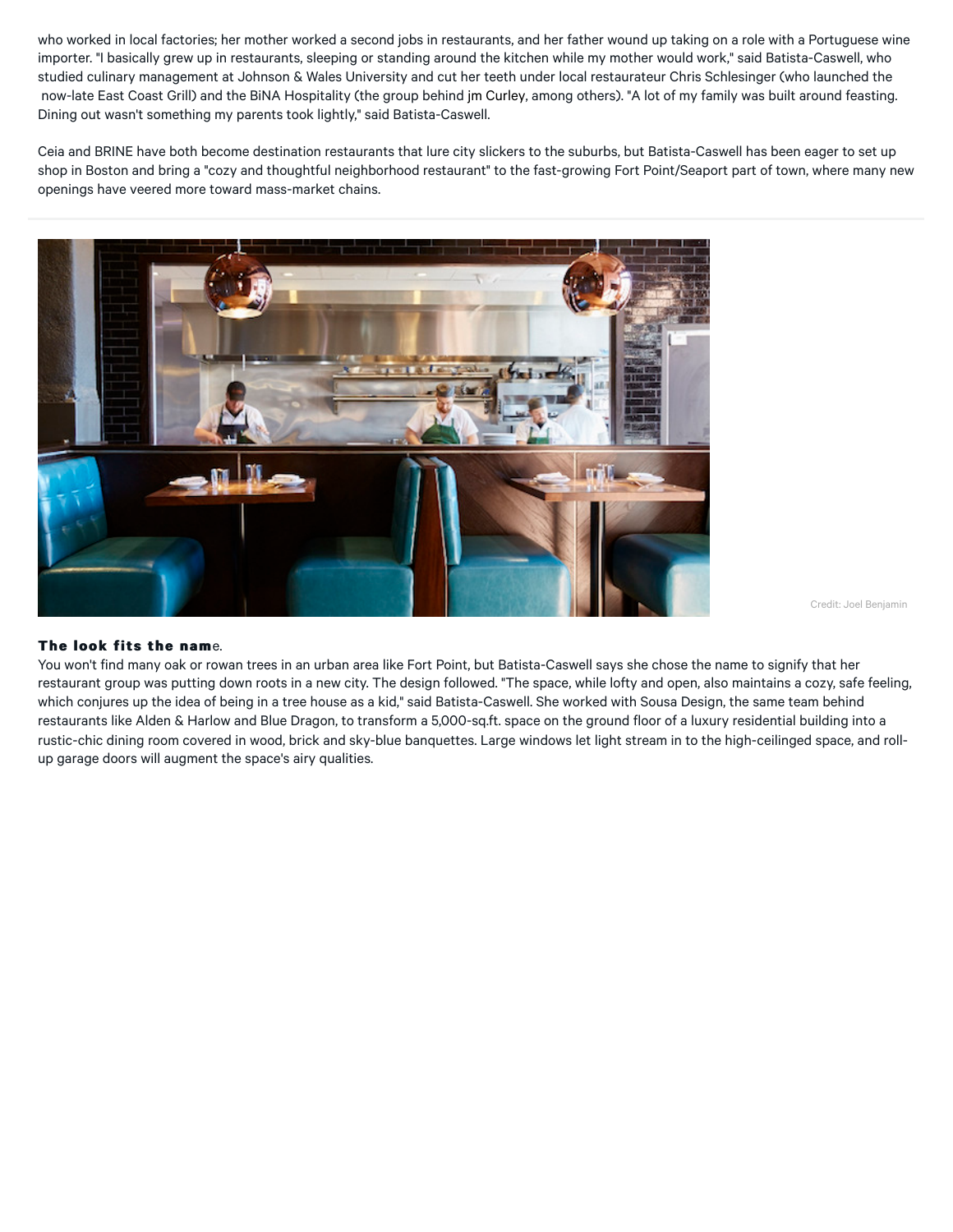

Credit: Joel Benjamin

#### There's a 30 Under 30 alum in the kitchen.

Moving over from Ceia and BRINE is executive chef Justin Shoults, one of our [most recent 30 Under 30 honorees](https://www.zagat.com/30under30/2015/boston) for his standout menus at those seafood-oriented spots. At Oak + Rowan, Shoults casts the net wider, encompassing land and sea with a New American menu of small and large plates.



Credit: Joel Benjamin

#### **There's an East Coast/West Coast rivalry afoot. There's an Coast/West rivalry afoot.**

"We love to not only entertain our guests, but also educate them as well," says Shoults. To that end, the menu's oyster starter juxtaposes three East Coast oysters with three West Coast oysters. The former, known for a salty kick and savory finish, are topped with creamed jalapenos and apple, broiled, and served hot. The latter, known for creamy, vegetal flavors, are left raw and topped with a small salad of fennel, apple, and jalapeno mignonette.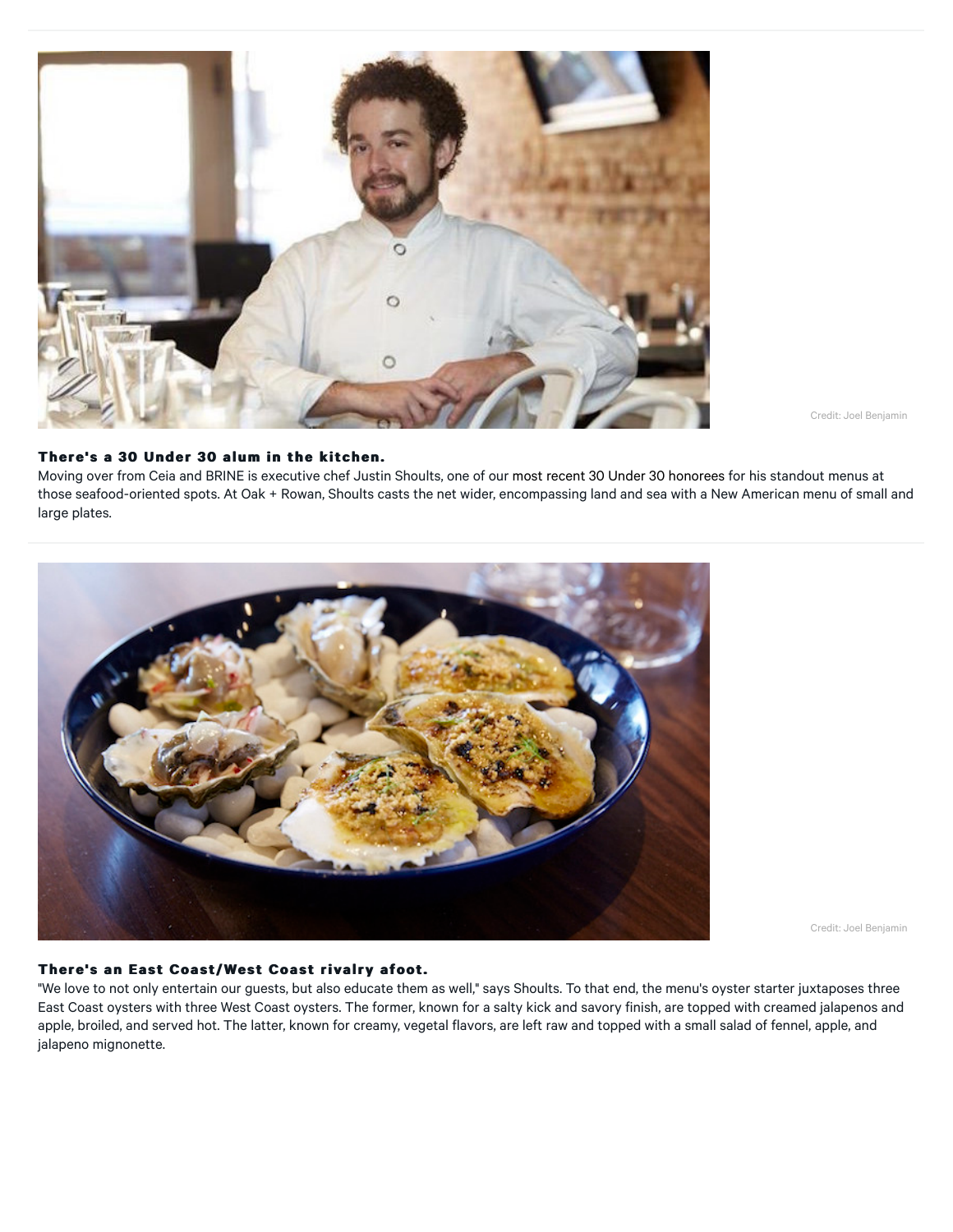

Credit: Courtesy of Megan Swann/Oak + Rowan

#### **They get creative with caviar. They get creative with**

"Our idea is to take the costly luxury that caviar is and make it approachable and affordable for the everyday diner," said Shoults. If they don't want to commit to a half or full ounce, guests can opt for a tasting of one or four different styles of caviar with varying accompaniments. Expect to sometimes find "alternative eggs as well," said Shoults, like salmonids, paddlefish, sea urchin and more.



Credit: Courtesy of Katie Noble/Oak + Rowan

#### Whole butchery is a hit here.

And you'll find it well-represented by the lamb three-ways: braised lamb, roasted lamb and lamb tartar. Expect seasonal accompaniments right now, that means braised parsnip and flint corn polenta.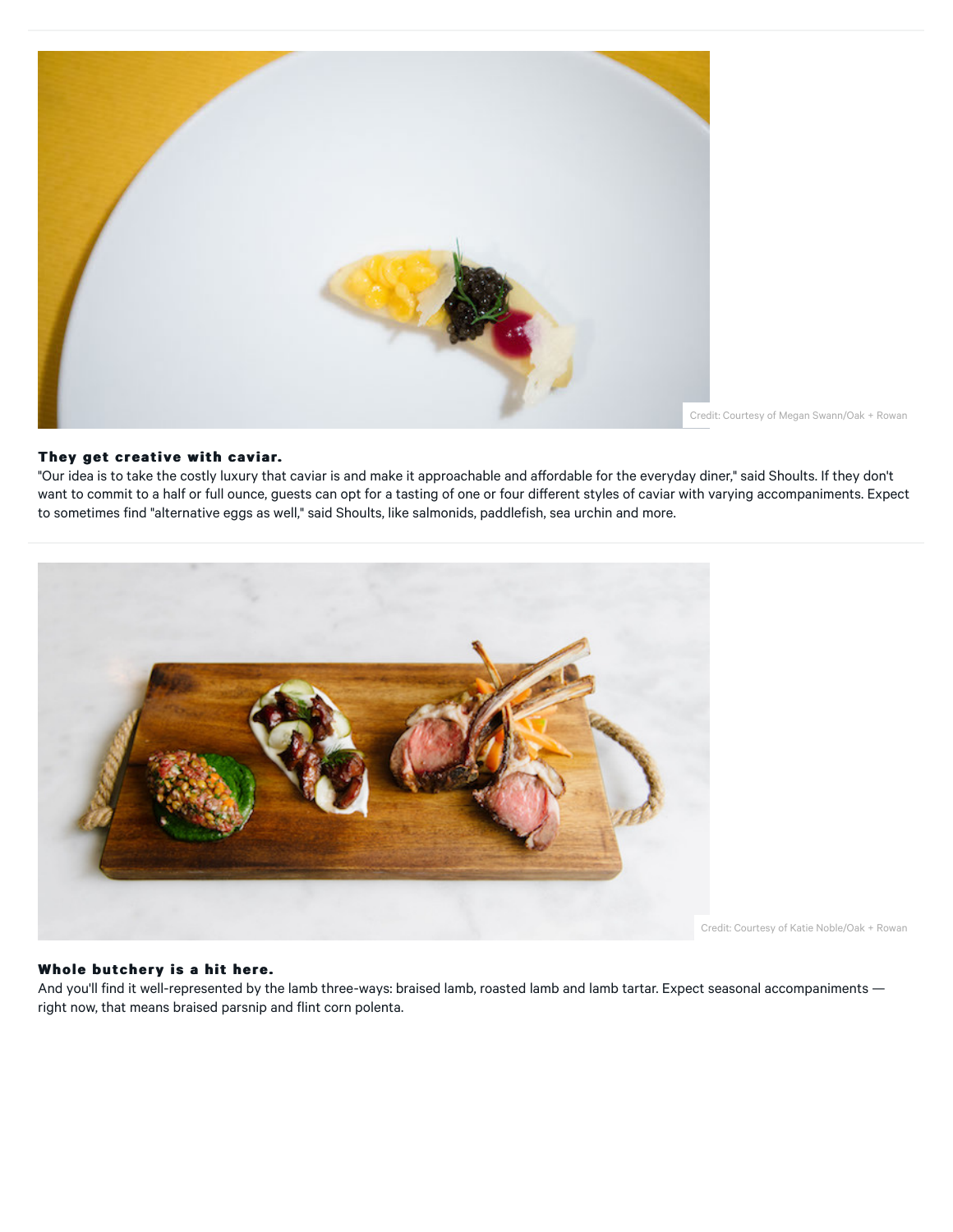

Credit: Joel Benjamin

#### **You'll want to "begin" with some beef. You'll want to "begin" with some beef.**

The savory dinner menu is divided into several sections: Begin, for small plates; Soup + Salad; Pasta; Land + Sea; and a Cheese section. Among the highlights from the first section is the beef tartar, "a way for our guests to enjoy prime beef without having to order a whole steak," said Shoults. Finely diced prime beef is paired with a creative "potato salad" of purple potatoes tossed in a caramelized leek vinaigrette and chives. For a creamy tang, Shoults turns buttermilk into a puree and a powder, then adds a few fried fingerling potatoes for crunch.



Credit: Courtesy of Megan Swann/Oak + Rowan

#### **There's a small pasta section. There's a small pasta section.**

The pasta plates are mostly designed as mid-course noshes, or for guests who want a nibble at the bar, said Batista-Caswell. Among the creative pasta plates is this squid ink farfalle, augmented by citrus- and herb-marinated pheasant legs and tossed in a salty butter made of sea urchin roe.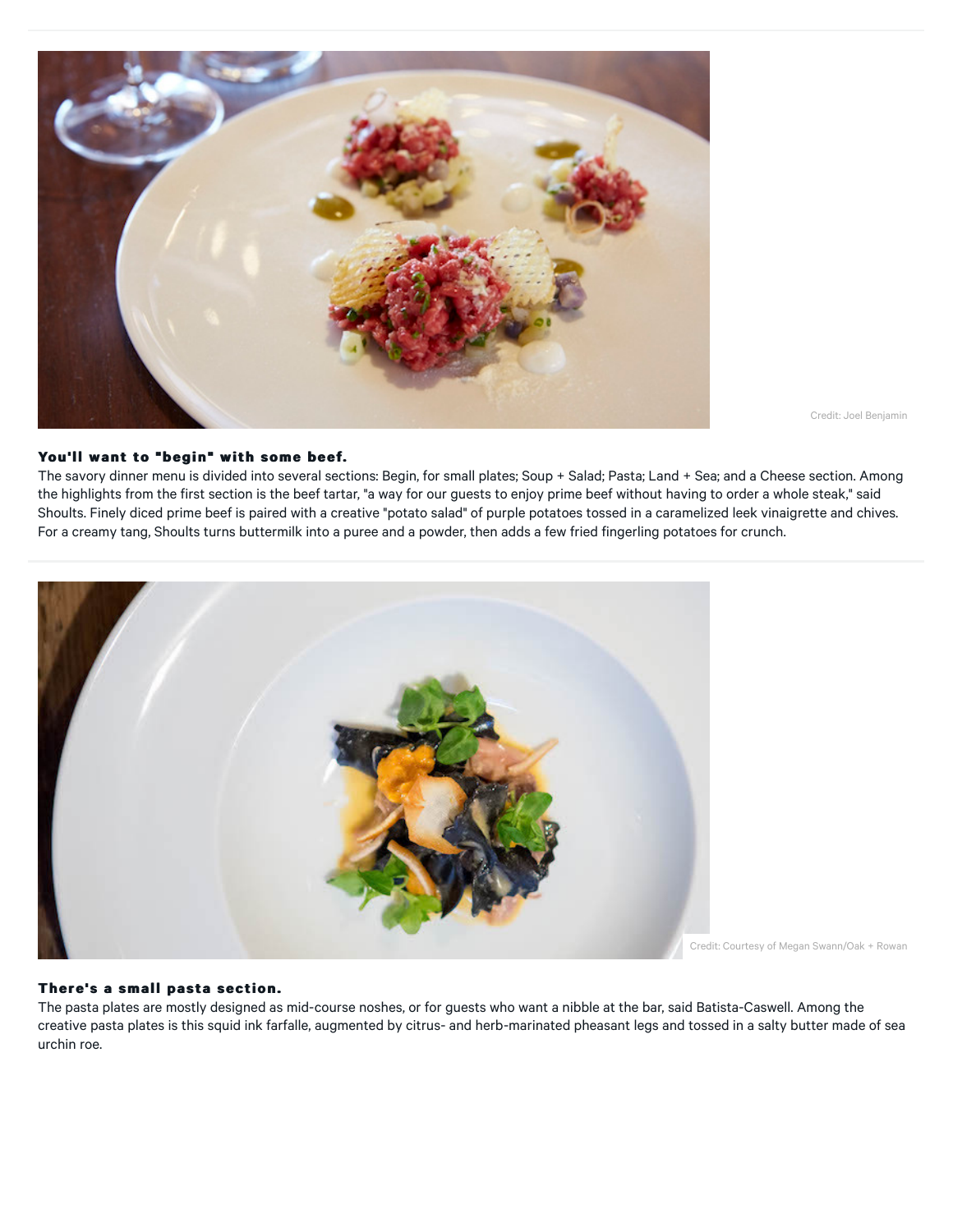

Credit: Joel Benjamin

#### **There's a bar and a cocktail cart.**

You're going to want to pull up a bright blue seat here, and sip on some of bar manager Chris O'Neill's creative libations, named as Roman numerals. The "I," for example is cachaca, sweet vermouth, tomato-sage honey and lemon. You'll also find a cocktail cart that will greet you table side so that bartenders can mix up some of these drinks as you eat and watch.



Credit: Courtesy of Nancy Batista-Caswell/Oak + Ryan

#### There's a star pastry chef in the kitchen.

Brian Mercury, previously of [Harvest,](http://www.zagat.com/r/harvest-restaurant-cambridge) is one of the city's most acclaimed pastry chefs. At Oak + Rowan he'll concoct sweet surprises like the cranberry swirl fro-yo, seen here, house made ice creams and sorbets in unconventional flavors, such as Rosemary Pine Nut and Sweet Potato, and take-home nibbles like cookies that will be sent out with the check for guests to take home.